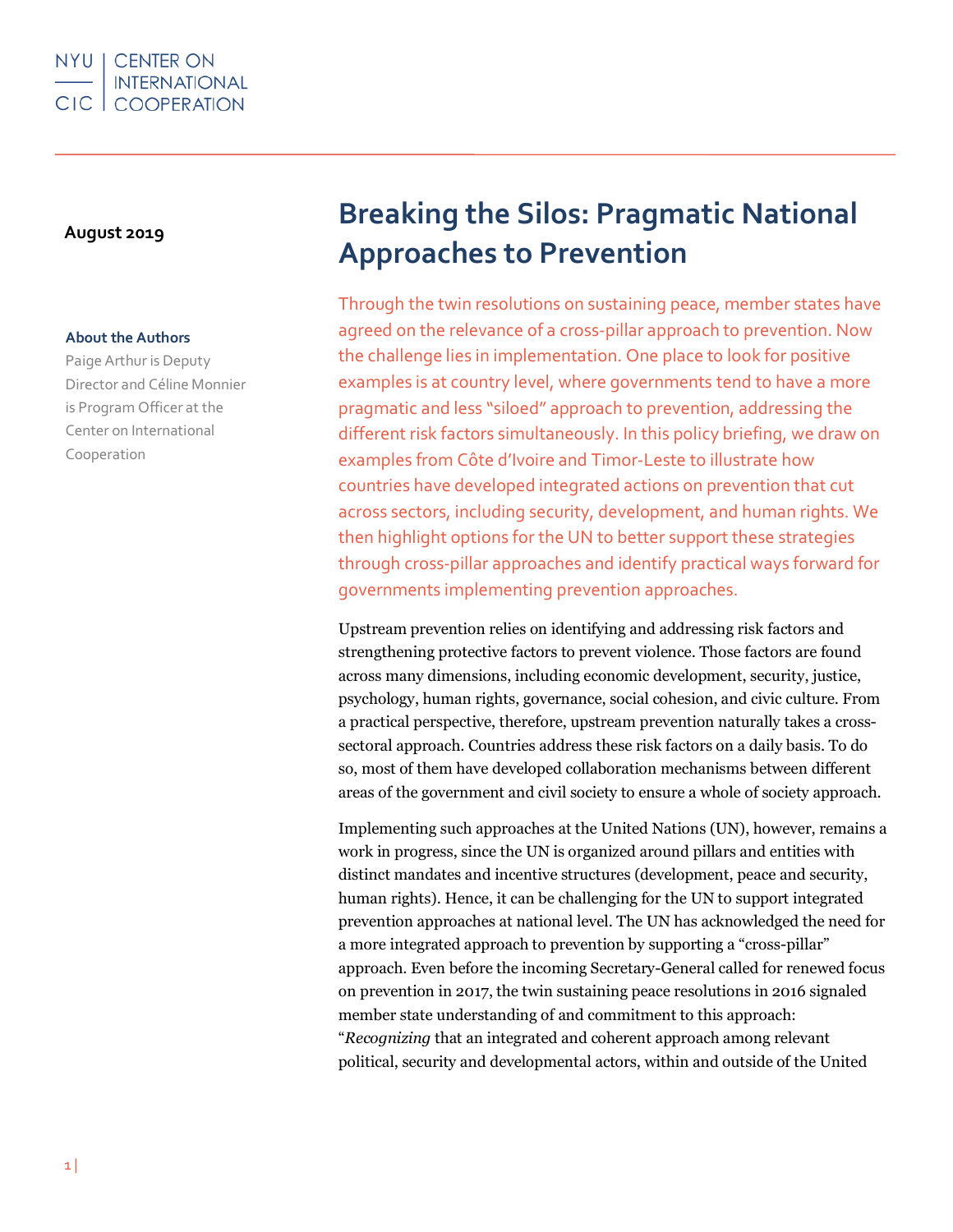# **Integrated approaches in recent key reports**

#### *HIPPO report*

"The Secretary-General should convene an international forum on prevention that would periodically bring together governments, regional organizations, civil society and the global business community to exchange conflict prevention experiences and agree on innovative approaches that integrate conflict prevention, governance, development and human rights.*"* (p. 35)

#### *AGE report*

"Sustaining peace should span an essential combination of actions across the diplomatic, political, human rights, economic, social and security areas, with particular attention to tackling the root causes." (para. 122)

#### *Pathways for Peace report*

"Prevention should permeate everything we do. It should cut across all pillars of the United Nations' work and unite us for more effective delivery." (p. xi)

Nations system, consistent with their respective mandates, and the Charter of the United Nations, is critical to sustaining peace."

This policy briefing surveys national efforts in Côte d'Ivoire and Timor-Leste that demonstrate how countries themselves undertake integrated, cross-sector approaches to addressing risks and enhancing their resilience to violence. Based on these practical examples, the briefing suggests specific steps that the UN can take to support a more pragmatic, cross-pillar approach to upstream prevention.

# **The need for integrated prevention approaches**

National actors recognize that the underlying causes of violence are complex. Building on our previous policy briefs, it is important to start by understanding why violence may emerge. Evidence shows that the specific risk factors creating the potential for conflicts to turn violent is multidimensional. Examples of such risk factors include lack of trust in the state, grievances over violations of socioeconomic rights, lack of clarity on land ownership, violations of civil and political rights, dehumanization, lack of social cohesion and civic culture, and the presence of facilitators of violence (e.g., guns, armed groups).<sup>1</sup> These risk factors coexist and can feed into each other. At country level, this translates into hot spots—a portion of a territory where high levels of risk factors are concentrated—or in particularly vulnerable groups.

Evidence has also shown that prevention is more effective when targeting root causes, instead of just re-branding existing, general activities (e.g. development, good governance) as prevention.2 Programs that target these hot spots and support vulnerable groups to address underlying risk factors are more effective than isolated prevention measures.3 Targeted prevention considers hot spots to be ecosystems; risk factors cut across the whole society and are interrelated. To prevent violence, many actors (in human rights, justice, development, security, etc.) will thus need to join their efforts. Addressing one risk factor while others remain unaddressed is unlikely to be successful.

The examples of Côte d'Ivoire and Timor-Leste show how national actors have been able to identify and address multiple factors at the same.

<sup>1</sup> See, e.g., World Bank and United Nations, Pathways for Peace: Inclusive Approaches to Preventing Violent Conflict (The World Bank, 2018); Oskar N.T. Thoms and James Ron, "Do Human Rights Violations Cause Internal Conflict," Human Rights Quarterly 29, no. 3 (2007): 674–705; Gail B. Murrow and Richard Murrow, "A Hypothetical Neurological Association between Dehumanization and Human Rights Abuses," Journal of Law and the Biosciences 2, no. 2 (July 13, 2015): 336–64; Manuel Eisner, "How to Reduce Homicide by 50% in the Next 30 Years," Homicide Dispatch (Rio de Janeiro: Igarapé Institute, August 2015).

<sup>2</sup> Sarah Cliffe and David Steven, "An Integrated Approach to Prevention: The Links between Prevention, the 2030 Agenda, and Sustaining Peace" (Center on International Cooperation, December 2017).

<sup>3</sup> Thomas P. Abt, "Towards a Framework for Preventing Community Violence among Youth," Psychology, Health & Medicine 22, no. sup1 (March 6, 2017): 266–85.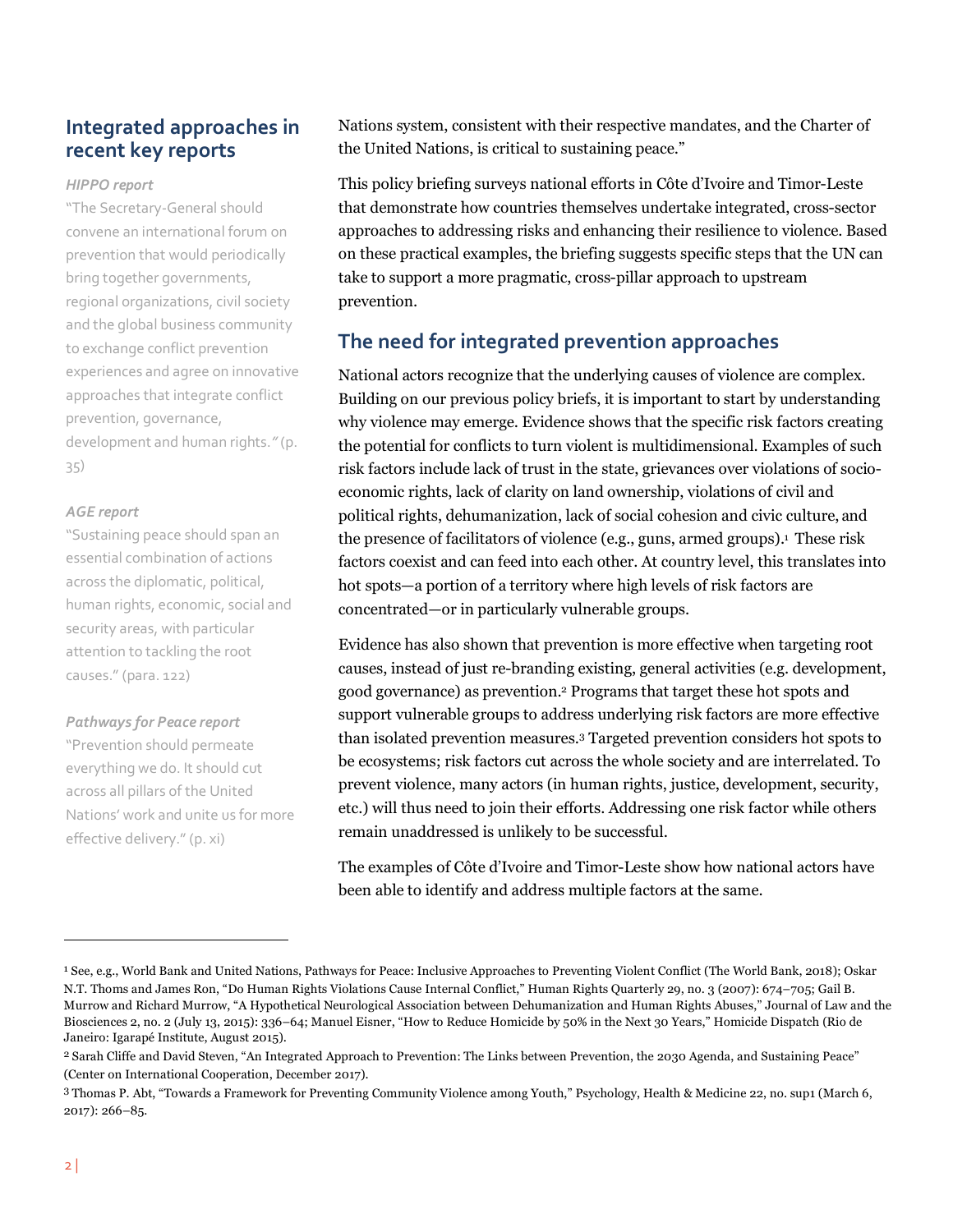# **Dealing with risks across sectors**

#### *Côte d'Ivoire*

In its recent past, Côte d'Ivoire has suffered two civil wars, the last one in 2011. The government and civil society have undertaken serious efforts to prevent the resurgence of violence that have already borne fruit; they also have taken the positive step of acknowledging that some root causes are still present and striving to address them through a set of specific actions.

The government consistently undertakes **universal prevention efforts** to increase peaceful coexistence. Some examples include the ratification of the Arms Trade Treaty and the ECOWAS Convention on Small Arms and Light Weapons4 to curb arms proliferation; the implementation of the Commission on Dialogue, Truth, and Reconciliation, which addresses the abuses committed during the civil wars; and efforts to increase employment opportunities as reflected in its development plan. In addition, Côte d'Ivoire undertakes constant efforts to build a stronger sense of community through the implementation of its National Strategy on Social Cohesion. The National Chamber of Kings and Traditional Chiefs as well as national researchers at the UNESCO Chair for the Culture of Peace at the Félix Houphouët-Boigny University are also documenting and socializing traditional alliances between different ethnic groups with a view to strengthening social cohesion and preventing the emergence of violent conflicts between the different groups.

The government also understands that when tensions rise in specific areas, **different risk factors are present simultaneously and are often interconnected**. In May 2019, in the town of Béoumi, inter-ethnic clashes resulted in at least 16 deaths, about 100 wounded and 500 displaced.5 According to analysis by governmental and non-governmental organizations, the eruption of violence was linked to an erosion of social cohesion, perceptions of political and economic exclusion, unemployment, a feeling of mistrust toward political representatives, a lack of dialogue, and deep-seated grievances. Weapons in circulation also increased displays of force that fueled violence.

Recognizing this interconnectedness, both government and civil society have **acted in concert to implement a targeted prevention approach**. An ombudsman's office exists to dispatch mediators when crises are brewing. Human rights organizations defend victims' interests. Other organizations create space for political dialogue between parties to decrease tensions and prevent calls for violence. Traditional chiefs and kings offer alternative conflict resolution mechanisms and remind the population that there have been alliances between different ethnic groups in the past. The Observatory of Solidarity and National Cohesion implements awareness campaigns and trainings to increase social cohesion and conflict prevention skills. The West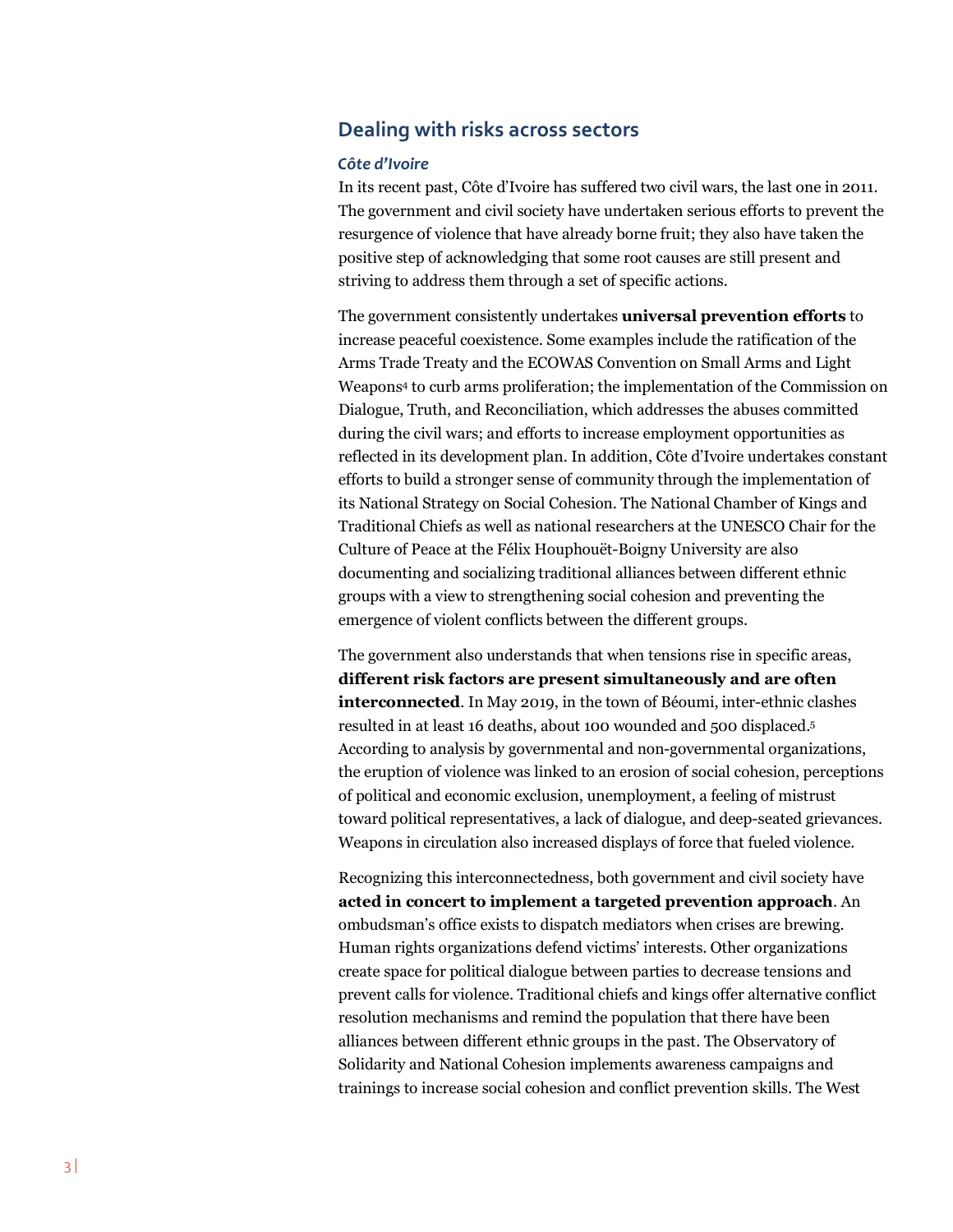# **Colombia: restoring human security through interagency collaboration**

In July 2018, the Presidents of the General Assembly, the Economic and Social Council, the Human Rights Council, and the Security Council convened a high-level dialogue on advancing sustaining peace through a cross-pillar approach. During this meeting, the Colombian Permanent Representative UN highlighted her country's efforts to implement a coordinated approach to building peace. Specifically, she presented the *Acción Social* program, which has worked to restore security and human rights in regions formerly outside the control of the government. The program has involved a collaboration across multiple agencies of the Colombian government to provide citizens with security, justice, and social and development assistance.

African Action Network on Small Arms works towards a better control of small arms and light weapons across the country.

This wide-ranging and multisectoral approach demonstrates the positive commitment of Ivoirian society to build long-lasting, peaceful coexistence as well as to implement targeted prevention when needed. More recently, the prime minister's office has integrated a new structure, the National Coordination Center for Early Warning Mechanism, with a view to better coordinating these efforts. This coordination effort should increase the depth of the analysis of the drivers of violence and the effectiveness of the response through a more integrated approach. This mechanism is presented below.

#### *Timor-Leste*

Despite 25 years of occupation by Indonesia and a violent crisis in 2006 that resulted in widespread human rights violations, Timor-Leste now has very low levels of violence.6 The Timorese government at national and subnational levels, together with civil society organizations, has consolidated these impressive gains by implementing efforts to **address a wide range of interrelated risk factors** that were present in the Timorese society in the aftermath of the 2006 crisis.

For instance, since the police and military were central protagonists of the violent 2006 crisis, a comprehensive **security sector reform** was implemented, with a particular focus on police forces at the local level to ensure local ownership.7 Today this effort continues; the Ombudsman for Human Rights and Justice has signed a memorandum of understanding with the national police and delivered human rights training.8 The government is also striving to **clarify the deficient land legal framework** inherited from Portuguese colonialism and Indonesian occupation**,** which gives rise to recurrent conflicts.9 In addition, it is increasing **access to justice** in remote areas, for instance through mobile courts. Timor-Leste has also undertaken important efforts to reduce **gender inequality and gender-based violence**, which in addition of being an end in itself is also an important prevention effort since studies show that these are correlated with higher risks

<sup>4</sup> Full name: ECOWAS Convention on Small Arms and Light Weapons, Their Ammunition and Other Related Materials, which entered into force in 2009

<sup>5</sup>Vincent Duhem, "Côte d'Ivoire : à Béoumi, l'engrenage de la violence intercommunautaire," JeuneAfrique.com, June 3, 2019.

<sup>&</sup>lt;sup>6</sup> The last homicide rate calculated by WHO in 2015 was only 4.4 for every 100,000 inhabitants (compared to a world average of 6.4 for that same year), declining steadily over the past decade WHO, "Violence Info—Democratic Republic of Timor-Leste," Violence Info, 2015.

<sup>7</sup> Yuji Uesugi, "Security Sector Reform (SSR) in Timor-Leste: The Challenges of Respecting Local Ownership," Asia Peacebuilding Initiatives, January 9, 2014.

<sup>8</sup> Estevão Nuno, "PDHJ Trains PNTL on Human Rights," The Dili Weekly, August 21, 2018.

<sup>9</sup> Megumi Makisaka, Sasiwan Chingchit, and Patthiya Tongfueng, "Timor-Leste," in The State of Conflict and Violence in Asia (Bangkok: The Asia Foundation, 2017), 180–91.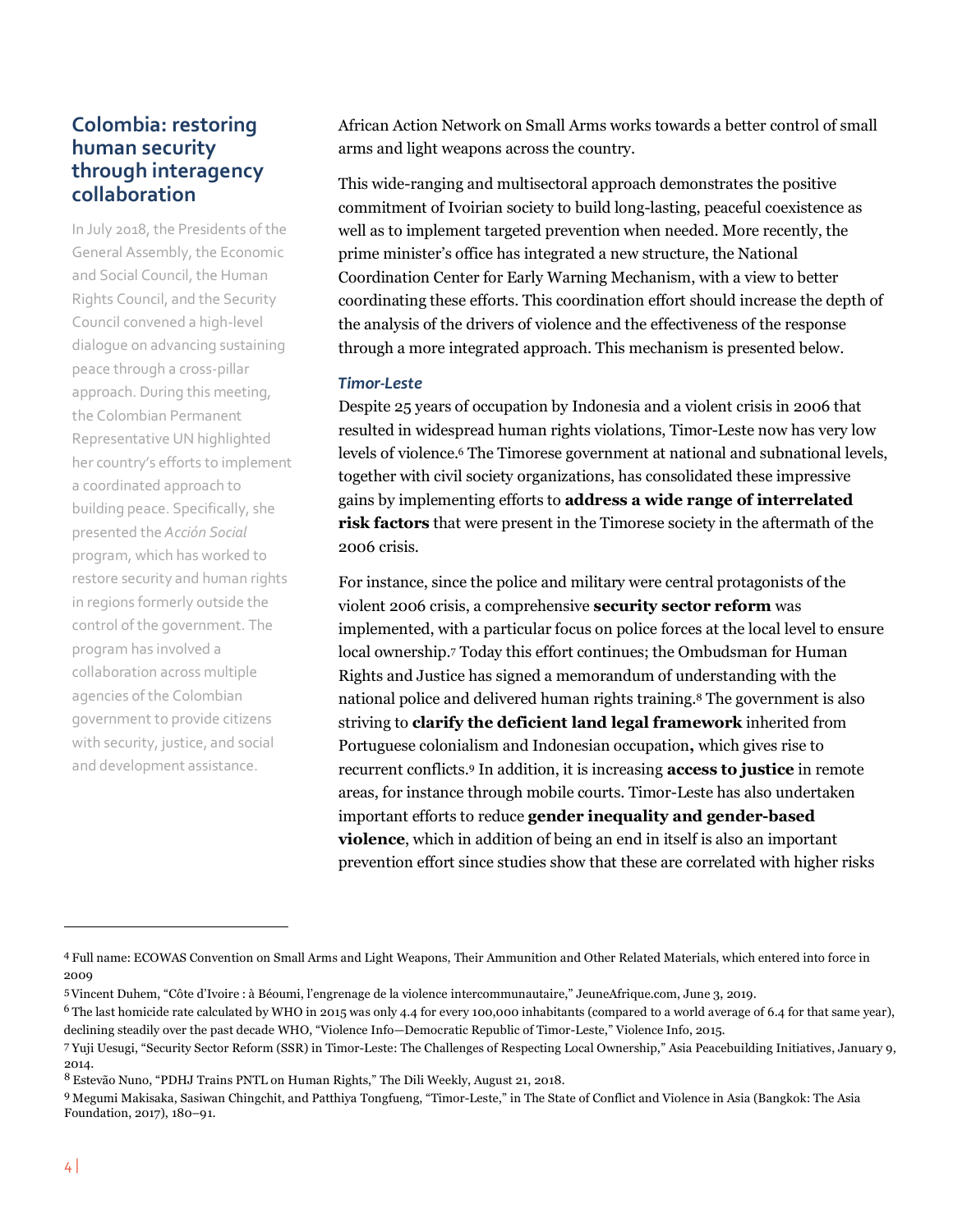of armed conflicts. <sup>10</sup> As a result, Timor-Leste has now one of the highest rates of women's representation in Parliament in the world.

The interrelation between risk factors is particularly striking. For instance, if the legal framework for land ownership is clarified, but the population does not trust the police or does not have access to courts to obtain justice, the risk for violent conflicts may not decrease substantially. This example highlights the limited effectiveness of prevention approaches taken in isolation. Effective prevention strategies address more than one risk factor.

# **Toward a more strategic, integrated approach to prevention**

Both Côte d'Ivoire and Timor-Leste have developed mechanisms that can feed into a more strategic, whole of society approach to prevention that cuts across security, development, human rights, and other issues.

## *The National Coordination Center for Early Warning Mechanism in Côte d'Ivoire*

Last year, Côte d'Ivoire established a National Coordination Center for Early Warning Mechanism. The center is a nationally led initiative that takes ownership over the Strategic Framework adopted by ECOWAS Heads of State and Government to **bridge the gap between early warning and response**.11

The center sits in the prime minister's office and has a Crisis Statutory Board made of key line ministries cutting across security, justice, health, economy, women, human rights, and other issues. This structure creates the potential for a whole-of-government approach to prevention by providing information to all decision-makers who need to be involved.

The functions of the center are to alert the government in case of threats to human security; to ensure that quality information and analysis feeds into decision-making; suggest appropriate responses, particularly by encouraging actors to address the root causes of conflicts; coordinate preventive efforts at national and subnational levels; and monitor the adequacy of government's response. The center is governmental, but one out of five field monitors who collect information on ECOWAS' early warning mechanism indicators is a civil society representative.12 Civil society and local actors are further involved in the

Effective prevention strategies address more than one risk factor.

<sup>10</sup> Caprioli et al. 2007; GIWPS and PRIO 2017; Hudson et al. 2009; Kelly 2017 in World Bank and United Nations, Pathways for Peace.

<sup>11</sup> ECOWAS, "National Coordination Centre for Early Warning Mechanism Opens in Cote d'Ivoire," Economic Community of West African States(ECOWAS), August 6, 2018.

<sup>12</sup> Paige Arthur and Céline Monnier, "Creating the Political Space for Prevention: How ECOWAS Supports Nationally Led Strategies" (New York: Center on International Cooperation, August 2019). The civil society representative is selected by the West Africa Network for Peacebuilding (WANEP).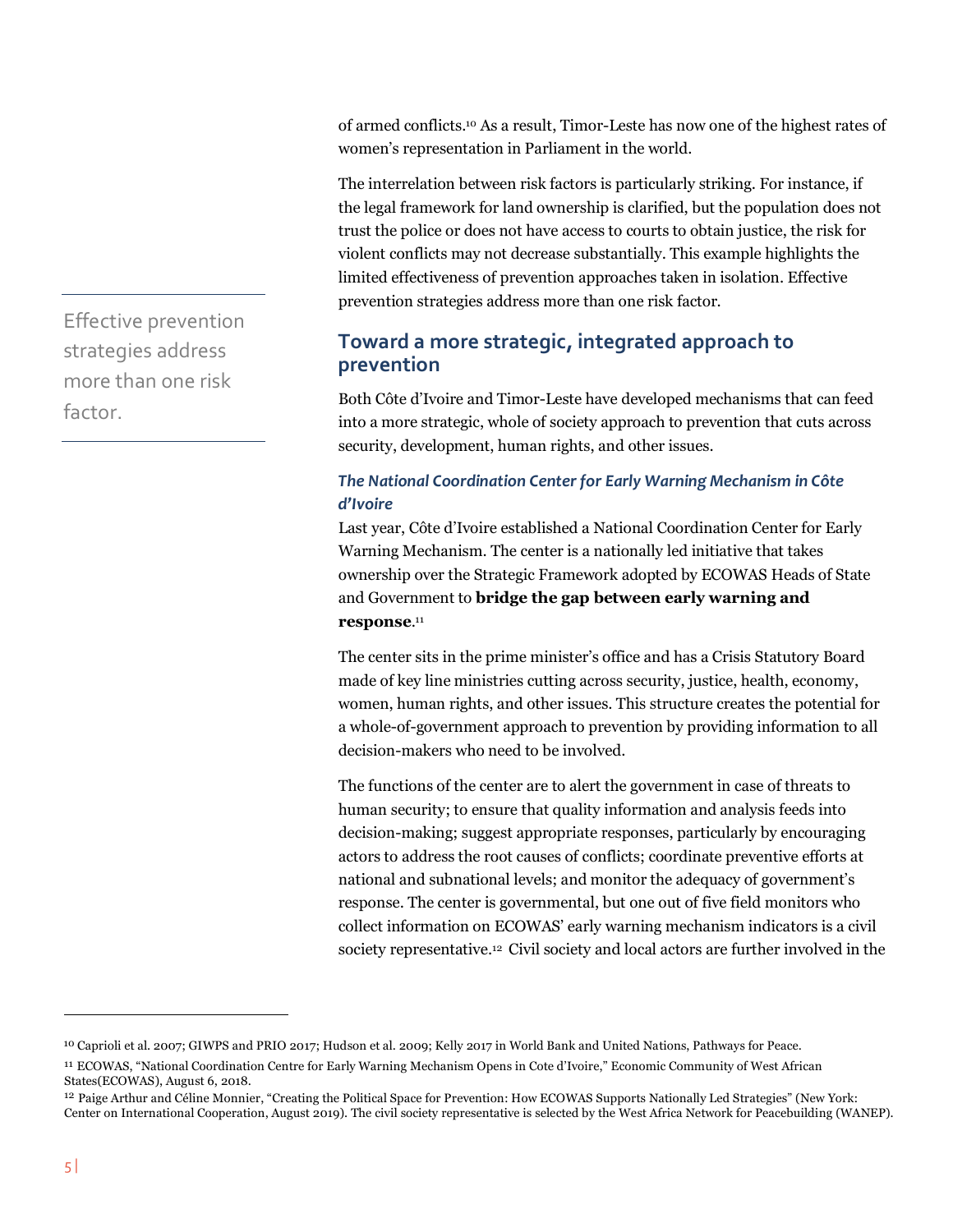# **Prevention strategies: examples from Colombia**

Colombia has been in the forefront of developing violence prevention strategies. A few of the relevant instruments in their prevention infrastructure are:

- The President's Plan, *Peace with Legality* (*Paz con legalidad*), which reflects the peace agreement's commitment to non-repetition.
- The *National Development Plan* (2018-2022), which includes a pact for peacebuilding, targeting regions most affected by violence and ensuring support for victims.
- The *Decree on a public policy for the prevention of violations of the rights to life, integrity, liberty and security of person of individuals, groups and communities* (Decree 1581 [2017]) was sanctioned by the former president and also guides Colombia's prevention efforts through inter-institutional and cross-sectoral approaches.
- Municipal plans: For instance, Bogotá has adopted the *Comprehensive Security Plan, Citizen Coexistence and Justice*, which presents a prevention strategy for the city, based on a risk analysis.

design and implementation of conflict prevention measures at local level, thus ensuring a whole-of-society approach.

The center adopts a **comprehensive approach** to prevention. It looks at threats to human security—defined across a range of key issues, including security, crime and criminality, environment, governance and human rights, and health. The approach also combines short- and long-term actions for prevention. When the center produces an alert on imminent risks for human security, it informs the prime minister's office and recommends an early response. In turn, the prime minister's office will alert the relevant ministry to deploy an immediate action. The center also collaborates with ECOWAS, especially to discuss openings for preventive diplomacy. In parallel, the center identifies longer-term risk factors, notably through the ECOWAS Country Risk and Vulnerability Assessment.

The center addresses risk factors **from the local level** (through the involvement of local communities and local governments to address their specific dynamics) **to the international level**, by collaborating with other national centers in ECOWAS countries to better understand and tackle transnational security issues.

# *The Early Warning, Early Response System and the Directorate on Community Conflict Prevention in Timor-Leste*

Timor-Leste has also created an early warning mechanism that plays a similar role of integrating responses across sectors, including engaging a variety of line ministries to address rising risks.

As described in a previous briefing, the organization NGO Belun created the Early Warning, Early Response System (EWER), which **collects data** systematically to identify early signs of conflicts or potential triggers for violence across social, political, economic and other categories.13 On this basis, NGO Belun produces **alert documents**, in cases of immediate concern, as well as **longer-term analysis** to identify trends and conflict potential.

EWER relies on Conflict Prevention and Response Networks (CPRNs) to diffuse its findings at community level. These networks include the police, national government representatives, local governments, traditional local councils, civil society, and community members, which ensure an **inclusive and participatory approach**. Involving the community (and particularly vulnerable groups, at risk of being either perpetrators or victims) has a series of advantages: it ensures that root causes for violence are understood from a

<sup>13</sup> Paige Arthur and Céline Monnier, "Nationally Led Prevention: Practical Examples of Approaches to Risk and Resilience" (New York: Center on International Cooperation, June 2019).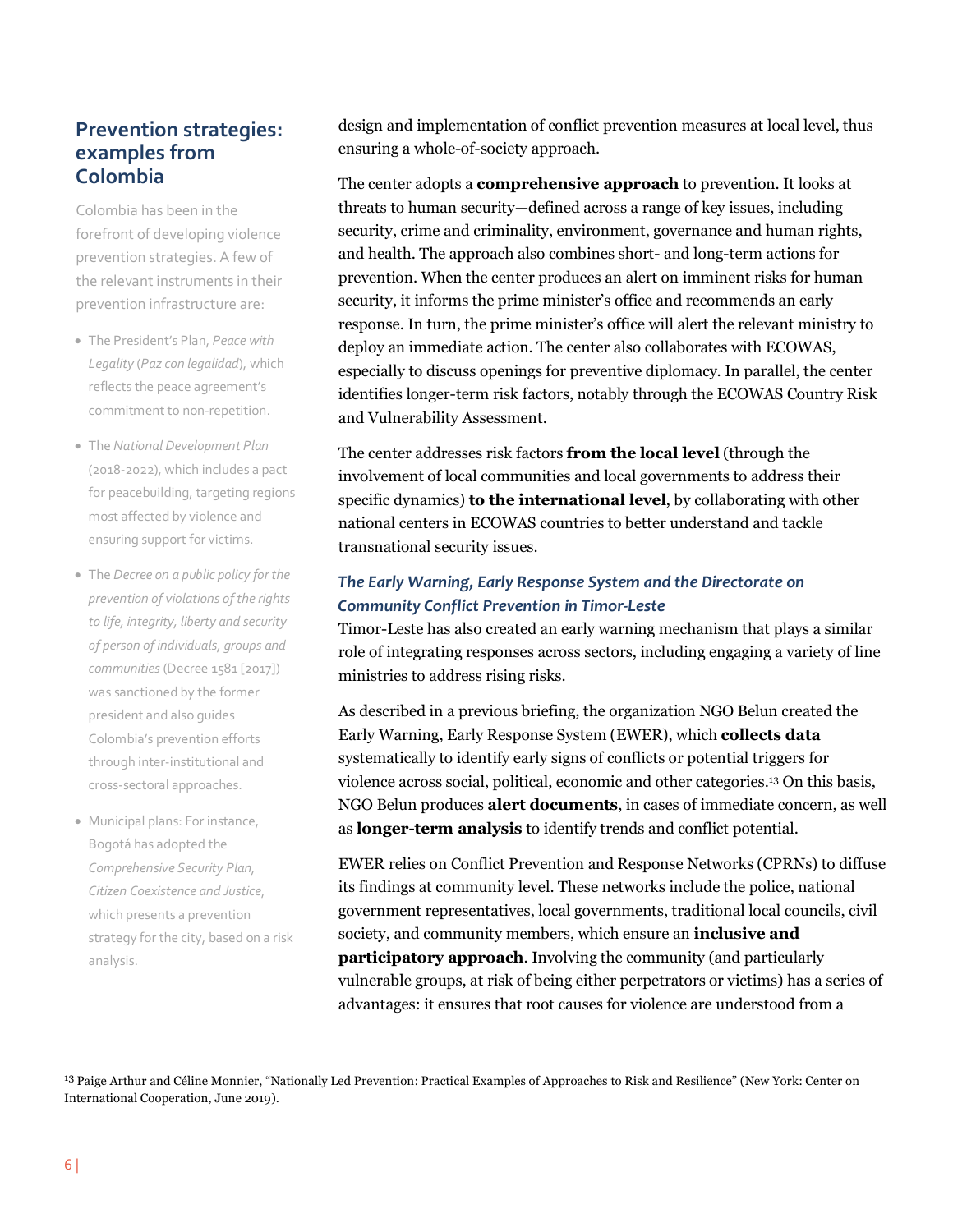# **Sovereigntysupporting prevention**

Preventive approaches at national level are sovereignty supporting, benefiting both the government and society as a whole. At a basic level, prevention initiatives increase the government's legitimacy among its citizens by showing that it fulfills its first sovereign duty: ensuring human security through the anticipation of threats.

Prevention is also cost-effective. Recovering from a security crisis can prove extremely costly; adopting a preventive approach provides better chances for development over the longer term, particularly as it permits the government to address cyclical issues.

variety of perspectives, and it creates a shared vision for peaceful coexistence. The array of actors also makes it easier to address risk factors at all levels. All actors can become agents for peace.

When EWER identifies a concern—which is commonly related to land disputes, conflicts between young people, domestic violence, and interactions between communities and the police and the military—the CPRNs often deploy teams to **mediate the disputes or support local conflict resolution mechanisms**. Alongside these immediate efforts, more structural approaches are implemented both at the local level and nationally. Locally, the CPRNs develop plans of action together with the local community to address underlying issues.

Some potential drivers of violence are also best dealt with at the **national level**; for instance, unemployment or the legal framework regulating land disputes. When the early warning systems identifies rising tensions, it shares an alert with the Directorate on Community Conflict Prevention, which sits in the Ministry of Interior. In turn, the Directorate circulates the information to the Council of Ministers, which determines which ministry is in the best position to address the issue, including through joint initiatives. For instance, if there is a land conflict, the Ministry of Justice and the Secretary of Land will be involved to resolve the situation, including through mediation at local level, or an improvement in disseminating the law. When there is no alert, NGO Belun still meets periodically with the National Security Working Group, which is part of the prime minister's office, as well as with the Directorate on Community Conflict Prevention, to share the data they collect.

Combining local and national approaches ensures that there is an integrated approach to prevention, cutting across sectors, and including government, civil society, and the communities.

# **Three conclusions for national governments**

#### *Prevention in national development plans*

Prevention activities should be adequately budgeted for, otherwise—as it is too often the case—they will not be implemented. One effective way to tackle this issue is to include prevention priorities in national development plans. Such inclusion facilitates both national and international financing, particularly in the current climate where the UN is trying to align cooperation frameworks to the national development plans.

#### *Establish a coordination mechanism for preventive efforts*

In order to implement effective cross-pillar prevention strategies, the government benefits from establishing a coordination mechanism that has enough convening power to ensure contribution from all key stakeholders. In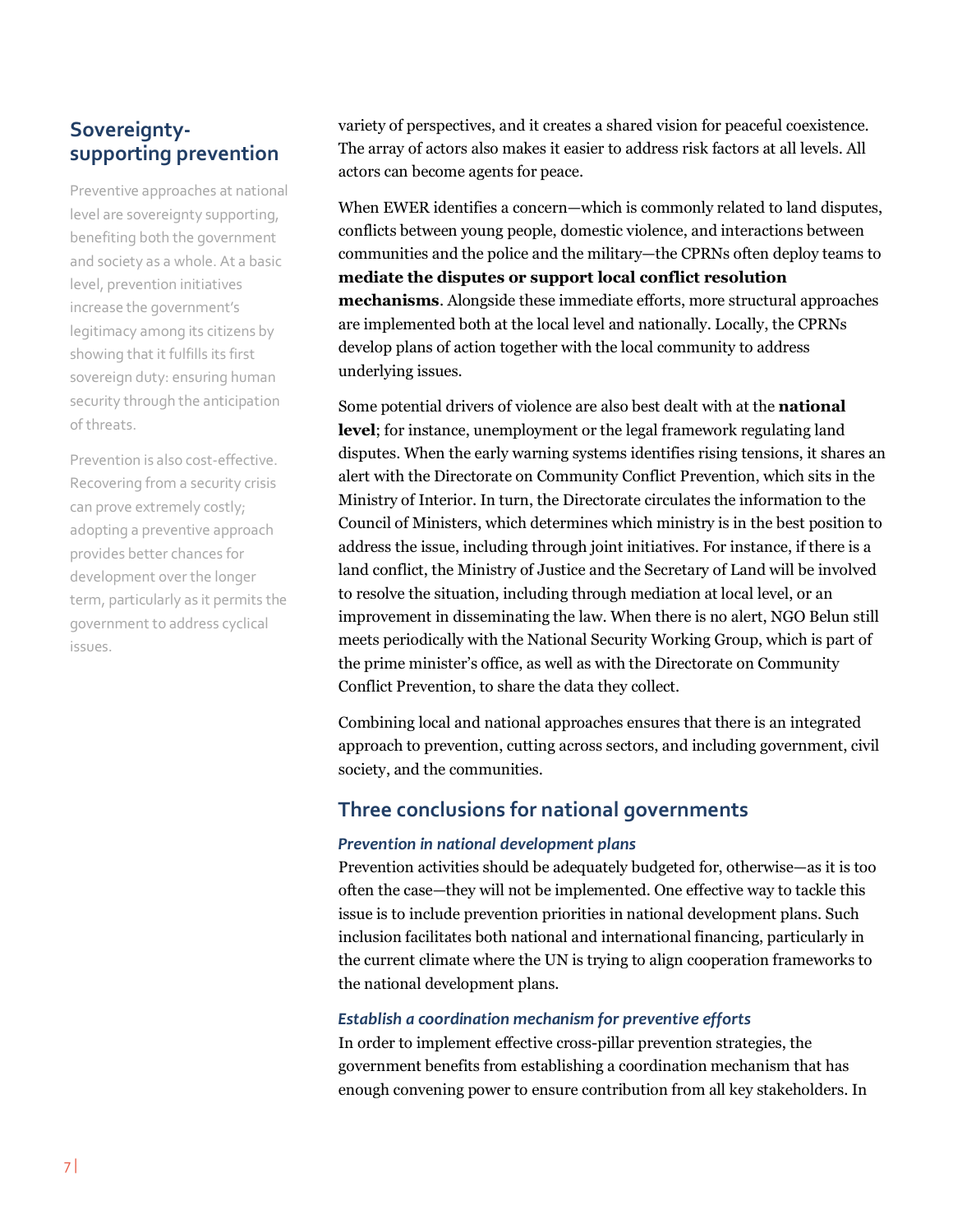Timor-Leste, early warning alerts and reports are dealt with by the Council of Ministers, and in Côte d'Ivoire, the center sits in the prime minister's office. Having coordination mechanisms that cut across ministries is important to ensuring whole-of-government solutions.

#### *Ensure implementation from national to local level*

A national prevention strategy should include a mechanism to implement programs at local level. In Timor-Leste, for instance, the CPRNs make sure that recommendations adopted at national level are translated into local initiatives, while at the same time involving the local community to participate in the design and implementation of the strategy.

# **Implications for multilateral organizations: 4 options for better support**

National political will is the foundation for effective upstream prevention. Indeed, it requires a pragmatic approach to address risk factors across a range of issues, including development, security, human rights, justice, social cohesion, and civic values.

As highlighted in this brief, many countries have developed sophisticated prevention mechanisms. Some of them could benefit from some reinforcement to become even more effective. Multilateral actors have at least four options for supporting integrated approaches at the national level.

## *Option 1: Identify and support national prevention efforts in a more systematic way*

Governments can be supported in efforts to adopt an integrated prevention strategy to increase the effectiveness of their prevention efforts. When such a prevention strategy exists—such as the ones presented in this brief—multilateral actors should make sure to identify and support these efforts. This can be achieved by aligning assistance provided through the UN Sustainable Development Cooperation Framework—the new UNDAF—to national priorities on prevention. As an example, in Indonesia, the government has prioritized conflict prevention in its development plan, and some donors have aligned assistance with these priorities.14 This said, it is worth noting that conflict prevention strategies are not necessarily in country development plans.

<sup>14</sup> President of the Republic of Indonesia, "Law of the Republic of Indonesia number 17 of 2007 on Long-Term National Development Plan of 2005- 2025," State Ministry of National Development Planning/ National Development Planning Agency (BAPPENAS) in Frontier Design, "The Strategic Prevention Project: Assessing the Role of Foreign Assistance in Preventing Violent Conflicts in Fragile States" (Washington: Office of U.S. Foreign Assistance Resources, 2019).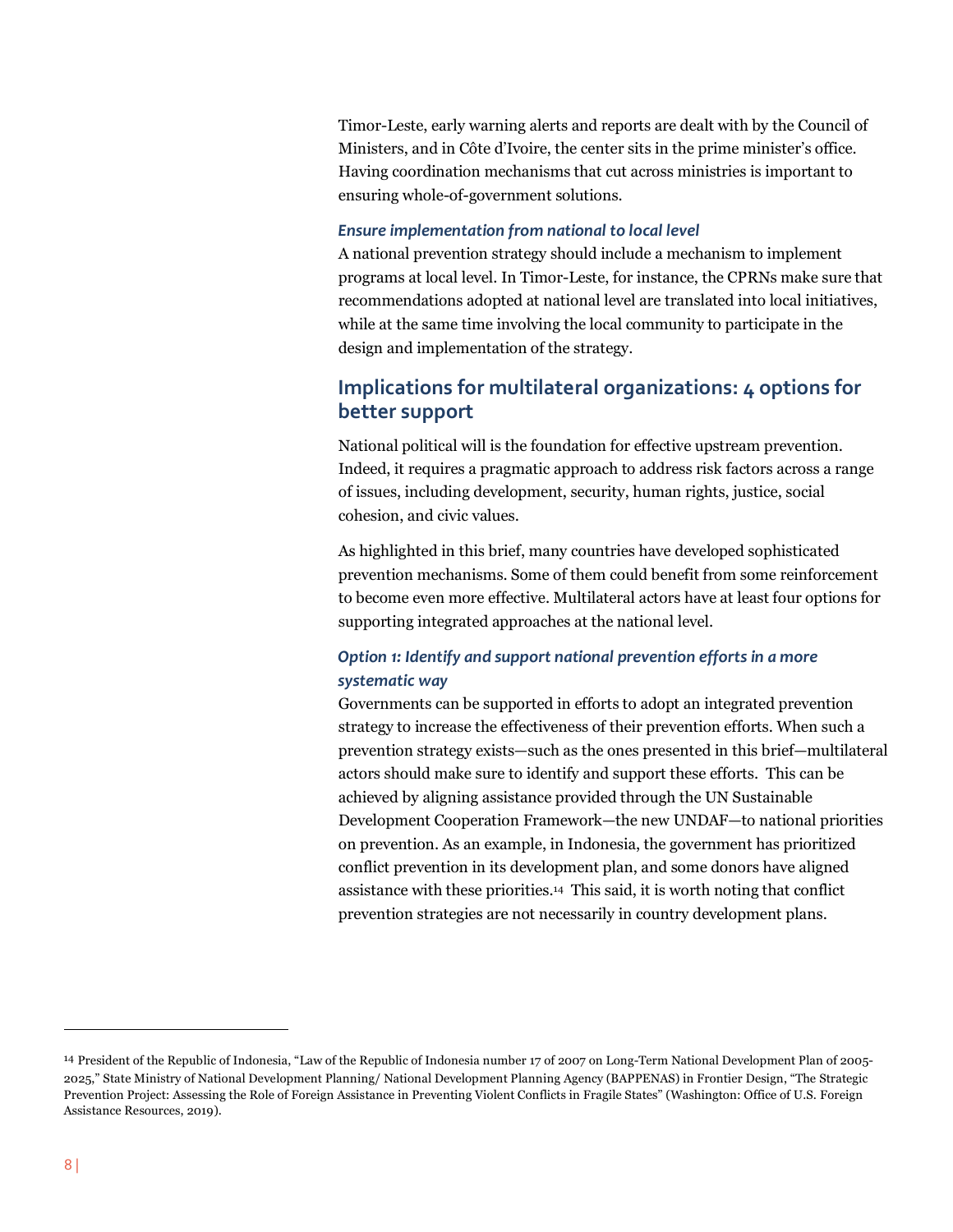#### *Option 2: Capacity and technical support*

Effective prevention is not a simple matter of project-level fixes; it requires an understanding of underlying drivers for violence across the whole society and efficient coordination mechanisms to address their interlinkages.

Hence, **technical support** for upstream prevention strategies is a core component of what multilateral actors can provide. For instance they can offer:

- Advice to the government in terms of **processes**; in other words, how can a government build a national prevention architecture and/or strategy; how can different actors align around key priorities and risks
- Technical support to address **specific issues** (farmers and herders' conflicts, tensions linked to massive displacements, phenomena of urban violence and so on) or risk factors
- Capacity building in terms **analytical skills** (e.g., joint analysis, statistical knowledge, identifying patterns and clusters)

A lot of relevant expertise exists within the UN system, but it will be up to resident coordinators (RC) or peace and development advisers (PDA) to identify demands and coordinate an appropriate response. RCs and PDAs can also provide direct guidance if they have a strong grounding conflict prevention, or they can connect national actors with expertise inside and outside of the UN.

The HIPPO report suggested the creation of a "light team" that could be deployed upon government demand from headquarters level, which remains a strong idea in concept. Guidelines for conflict prevention to inform government efforts could be developed, for instance in the Economic and Social Council, which has long-standing guidelines on crime prevention (ECOSOC Resolution 2002/13). The idea for a "prevention platform" to coordinate the system around prevention—if created—could provide a central mechanism for guidance and deployment of capacity.

#### *Option 3: Convening*

Multilateral actors can also play an important **convening role** by raising the profile of national prevention efforts to attract funding and political support, and to facilitate the exchange of good practices. They can also facilitate agreement among a range of actors on key risks and priorities for action.

Member states could in time increase their voluntary use of the Peacebuilding Commission to achieve this goal. Greater interaction between the commission and the World Bank could play a helpful role. New RCs can tap into the new UN-World Bank Humanitarian-Development-Peacebuilding Partnership fund for support, and could also advise on available funds and undertake additional fundraising efforts to support prevention. In this regard, as highlighted in the